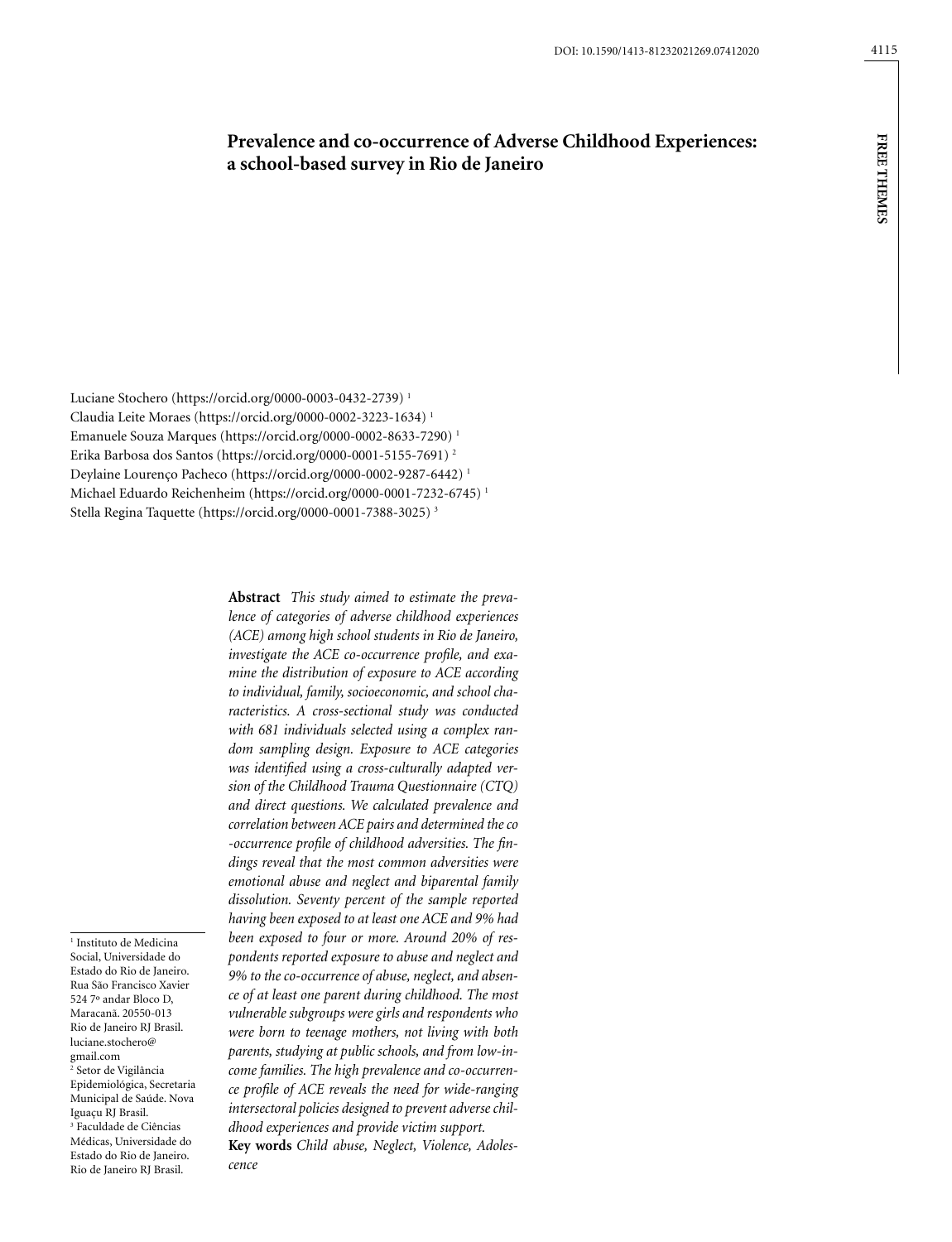# **Introduction**

Adverse childhood experiences (ACE) are defined not only as acts of perpetration or omission that result in harm, potential for harm, or threat of harm to a child, but also a series of other contextual conditions, such as household dysfunction and domestic violence, parental drug or alcohol abuse, separation or divorce, and parental death $1,2$ . Adverse experiences are often co-occurring, meaning that the child may be exposed to various consecutive or simultaneous adversities. Studies indicate that the greater the number of adverse experiences, the greater the negative effect on the individual's development<sup>1-4</sup>.

The prevalence of ACE in high, medium, and low-income countries is high across all continents $2,5-8$ . However, rates vary according to the conceptual definition adopted, method used to detect adversities, and sample characteristics9,10. Socioeconomic and cultural factors, such as levels of inequality and employment and gender stereotypes, also have an important influence on prevalence<sup>11,12</sup>. For example, a study conducted in 21 countries in 2010 documented that 66.2% of respondents in low-income countries reported at least one ACE, compared to 59.3% in high-income countries, while the prevalence of co-occurrence of four ACE was  $3.1\%$  and  $5.0\%$ , respectively<sup>2</sup>.

Literature on this topic is scarce in Brazil. A study conducted in 2016 with adults living in São Paulo and 38 surrounding municipalities showed that 53.6% of respondents had experienced adversity at least once during childhood or adolescence13, while a study in Pelotas in the State of Rio Grande do Sul undertaken in the same year showed that 85% adolescents aged up to 18 years had been exposed to at least one ACE and that 7.1% of girls and 3.2% of boys reported four or more adversities<sup>6</sup>.

This issue is particularly relevant given the various negative health consequences of continuous cumulative exposure to ACE. These consequences may arise during childhood, in the form of sleep disorders<sup>14</sup>, cognitive developmental delay<sup>15</sup>, and other physical health problems<sup>16</sup>, adolescence, in the form of alcohol and drug use<sup>17</sup>, involvement in violence<sup>18</sup>, and early onset of sexual activity and practice of unsafe sex<sup>5,19</sup>, and adulthood, in the form of alcohol and drug abuse<sup>20</sup>, unsafe sexual behavior<sup>5</sup>, and both mental and physical health problems $21,24$ , including depression<sup>22,23</sup> and cardiovascular problems<sup>25</sup>.

Harmful consequences during adolescence extend beyond health problems. At school, for

example, children exposed to family traumas have greater difficulty adapting and show diminished interest in the classroom and higher suspension and expulsion rates due to aggressive behavior, which can ultimately lead to school  $\text{dropout}^{26,27}$ . School can also be a stage for some types of ACE, such as bullying, rejection, and isolation by peers<sup>28,29</sup>. On the other hand, schools are well suited to promote prevention, detection, intervention, and provide support for children and adolescents who experience such situations. In this regard, schools can develop strategies designed to support and develop resilience and coping skills, so that children and adolescents feel protected, encouraged, and engaged in the transformation process<sup>26,27</sup>.

Given the high prevalence of ACE, its serious health consequences and other effects during adolescence, and the lack of studies on this issue in Brazil, further research would seem appropriate to gain a better understanding of this problem in the country. The aims of this study were therefore to: 1) estimate the prevalence of different categories of ACE (emotional, physical, and sexual abuse; emotional and physical neglect; parental death or loss of contact with parents; and biparental family dissolution during childhood); 2) investigate the co-occurrence profile of these ACE; and 3) analyze the distribution of events according to individual and socioeconomic characteristics, family structure, and type of school.

#### **Methods**

#### **Study design and background**

We conducted a cross-sectional, school-based study with second-year high school students attending both public and private schools in Rio de Janeiro's administrative region IX RA. This region encompasses four neighborhoods (Maracanã, Vila Isabel, Andaraí, and Grajaú) and, according to the most recent census data, had a population of 190,000 inhabitants, including approximately 17,000 children and 22,000 adolescents, and per capita income of 3.6 minimum salaries in 2010<sup>30</sup>.

### **Source population, sample size, and sampling strategy**

The source population consisted of 1.470 second-year high school students attending five public schools and seven private schools in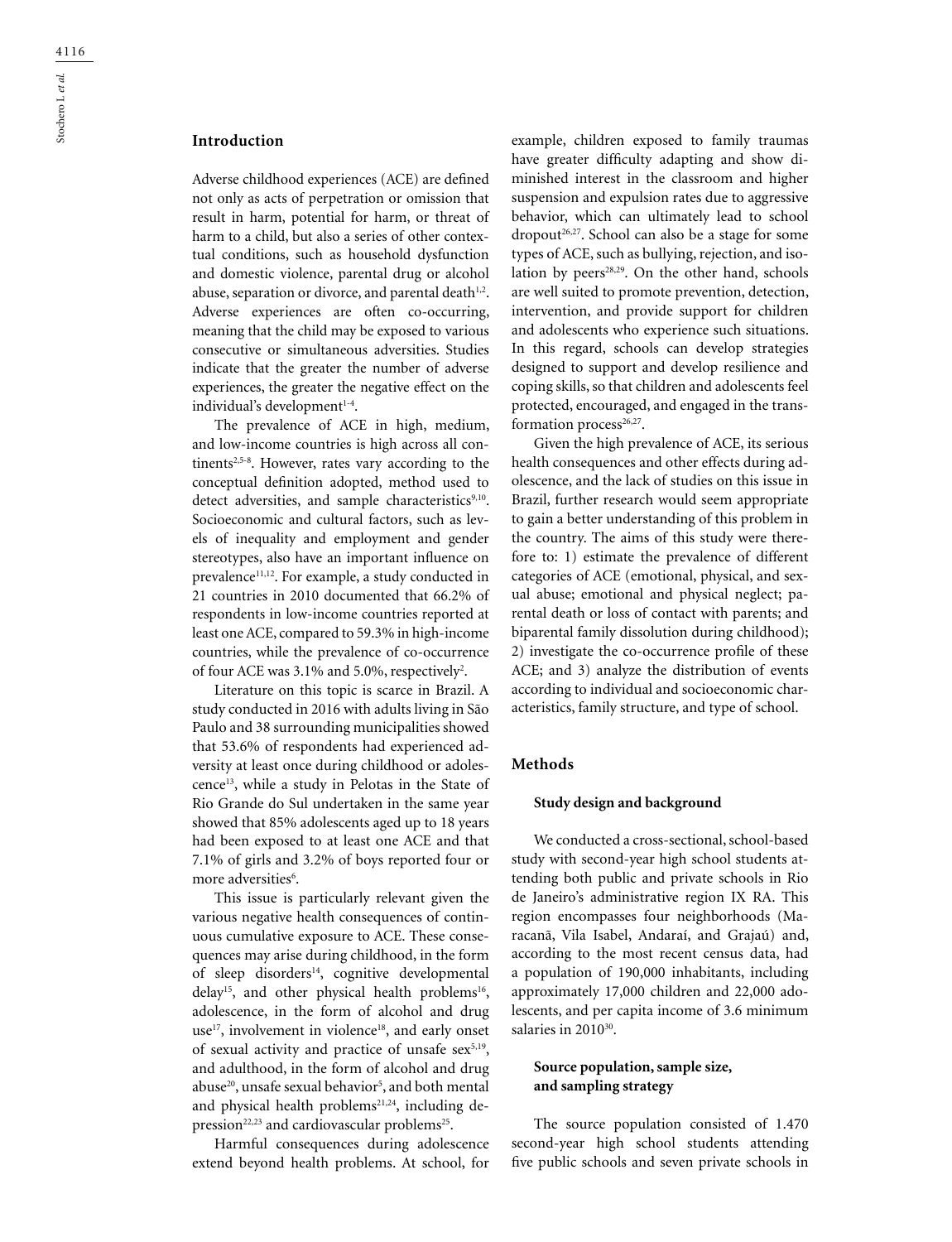2016 and distributed across 52 classes. The participants were selected using a complex random sampling design, where the sample was stratified according to type of school (public or private) and type of class (daytime or evening). The participating classes were selected using probability proportional to school size. All students in the selected classes were invited to participate in the study. The following equation was used to calculate sample size:

n -  $Z^2$ <sub>1</sub> - <sub>ω2</sub>  $P(1 - P)/d^2$ , where α is the significance level, *Z* is the normal distribution quantile, *P* is the expected prevalence of the main outcome of interest in the background study (violence in loving relationships), and *d* is the margin of error, adopting the following values:  $α = 0.05, P =$ 0.25, and  $d = 0.05$ . The sample size was initially multiplied by two to allow the results to be stratified by gender<sup>31</sup>. The background study included 721 individuals. For the purposes of the present study, 21 individuals were excluded because they were aged 20 years and over and 21 because they were indigenous or Asian (14 and 7, respectively), due to the small number of participants from these race/skin color groups, resulting in a final sample of 681 students.

### **Data collection and assessment instruments**

The data were collected between September 2016 and February 2017 by a previously trained team using a multi-thematic questionnaire that was self-administered in the classroom.

#### **Adverse childhood experiences**

We assessed the occurrence of the following categories of ACE based on Felitti et al.<sup>1</sup> and Kessler et al.<sup>2</sup>: emotional, physical, and sexual abuse; emotional and physical neglect; parental death or loss of contact with parents; and biparental family dissolution<sup>2</sup>. The definitions we used for emotional, physical, and sexual abuse were based on those proposed by the World Health Organization (WHO) in its World Report on Violence and Health $32$ , while the definitions of emotional and physical neglect were based on those proposed by Bernstein and Fink<sup>33</sup>. Adverse experiences of abuse and neglect were assessed using the *Questionário Sobre Traumas na Infância* (QUESI)34, a cross-culturally adapted version of the Childhood Trauma Questionnaire (CTQ)<sup>33</sup>. The QUE-SI consists of five five-item subscales addressing the types of violence mentioned above and a three-question minimalization/denial scale for detecting individuals who may be underreport-

ing traumatic events. The questions are answered on a five-point scale (never; rarely; sometimes; often; very often). Respondents were considered to have been exposed to the type of violence addressed by the subscale when he/she answered "rarely", "sometimes", "often", or "very often" to at least one of the items.

Occurrence of parental death or loss of contact with parents during childhood was assessed using the questions "Is your father alive?" and "Is your mother alive?", where the possible answers were "yes", "no", and "I don't know/I have lost contact (with my mother/father)/I never met (my mother/father)". The respondents that gave a negative answer to these questions or reported that they had lost contact with their parents before 10 years of age were considered to have experienced these adversities. Respondents who reported not living with their parents up to the age of 10 were considered to have been exposed to the ACE biparental family dissolution.

#### **Demographic and socioeconomic variables**

For the variable skin color, we used the categories adopted by the Brazilian Institute of Geography and Statistics (IBGE). The variable family structure encompassed information about the age of the mother at the respondent's birth and who the adolescent was living with at the time of the interview. To characterize the socioeconomic status of the adolescent's family, we used the mother's level of education and family purchasing power, based on the 2015 version of the Standard Economic Classification Criteria adopted by the Brazilian Association of Market Research Companies<sup>35</sup>. The remaining variables are self-explanatory and presented in Table 1.

#### **Data analysis**

Data analysis took into account the complex sampling design. Prevalence of ACE was calculated for the overall sample and subgroups divided according to individual, family, and socioeconomic characteristics and school type. The ACE co-occurrence profile was determined by counting the number of childhood adversities and measuring the degree of correlation between pairs of adversities. As the variables were dichotomous (yes/no), we used Kendall's tau, recommended for ordinal variables and suitable for small samples<sup>36</sup>. The co-occurrence profile was presented graphically using a Venn diagram, grouping the experiences into three groups: abuse (emotional and/or physical and/or sexual), neglect (emotional and/or physical), and absence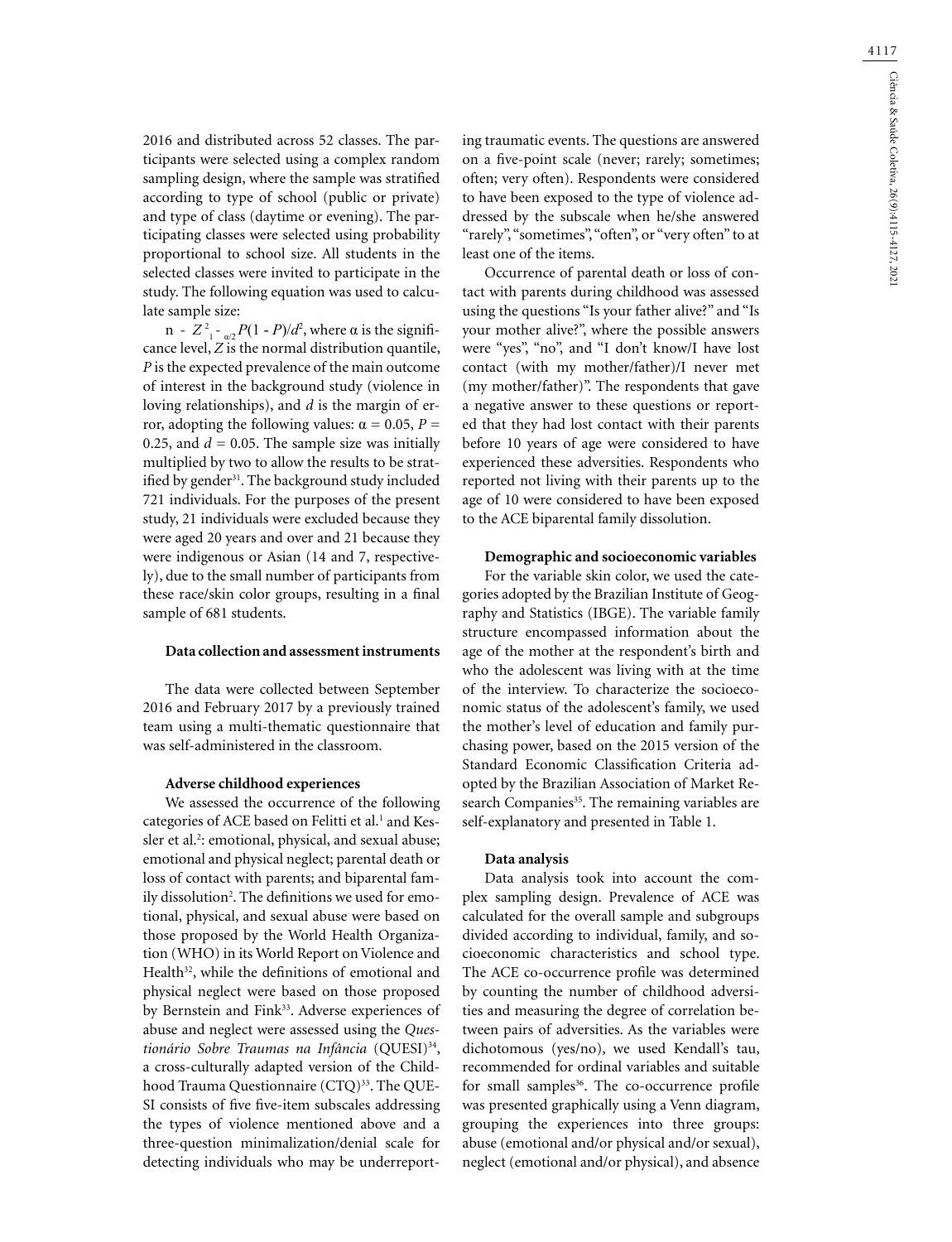of at least one parent (parental death or loss of contact with parents and/or biparental family dissolution). We applied the chi-squared  $(2)$  test for homogeneity to identify statistically significant differences between the subgroups, adopting a significance level of 0.05. The analyses were performed using Stata 1537.

### **Ethical issues**

The background study was approved by Rio de Janeiro State University's Research Ethics Committee (certificate number 48107514.2.0000.5282) and by the Department of Education. An informed consent form was signed by the students and their parents/guardians.

#### **Results**

Table 1 shows that the proportion of boys and girls in the sample was similar. The majority of the sample were white and over 70.0% of the mothers were aged between 20 and 35 years at the respondent's birth. Over half of the sample did not live in a biparental family at the time of the interview. The majority of the mothers had a low level of education and around 70.0% of the sample were from families in the upper and middle-income classes (A and B) and 1.0 % from the low-income class (E). The majority of the respondents attended daytime classes in private schools.

The most frequently reported categories of ACE were emotional abuse, emotional neglect, and biparental family dissolution (Table 2). The prevalence of emotional abuse was higher among girls than boys. With respect to maternal education, the prevalence of this category of ACE was highest in respondents whose mothers had a medium level of education. The prevalence of physical abuse was higher in respondents who did not live with both parents and those whose mothers had a medium level of education. The prevalence of sexual abuse was higher among girls than in boys. The prevalence of emotional neglect was higher in respondents born to teenage and older mothers, those who did not live with their parents, and those who studied in the evening. The prevalence of physical neglect was highest among respondents studying at public schools, those studying in the evening, and those whose families were from low-income classes (D and E).

Around 70% of the sample reported exposure to at least one category of ACE (Table 3), with

**Table 1.** Study sample characteristics. School-based survey, administrative region IX RA, Rio de Janeiro, RJ.

| Sample<br>characteristics     | $n^*$ | expn ** | $\%$      | (95% CI)        |
|-------------------------------|-------|---------|-----------|-----------------|
|                               |       |         |           |                 |
| Individual<br>characteristics |       |         |           |                 |
| Sex                           |       |         |           |                 |
| Female                        | 367   | 676     | 53.2      |                 |
|                               |       |         |           | $(46.8 - 59.5)$ |
| Male                          | 314   | 594     | 46.8      | $(40.4 - 53.2)$ |
| Skin color                    |       |         |           |                 |
| White                         | 325   | 679     | 53.7      | $(46.1 - 61.2)$ |
| Black                         | 116   | 189     | 14.9      | $(12.1 - 18.3)$ |
| Brown                         | 236   | 395     | 31.3      | $(25.7 - 37.5)$ |
| <b>Family structure</b>       |       |         |           |                 |
| Mother's age at birth         |       |         |           |                 |
| Up to 19 years                | 96    | 158     | 13.4      | $(10.5 - 16.9)$ |
| $20 - 35$ years               | 473   | 866     | 73.3      | $(66.3 - 79.3)$ |
| 35 years and over             | 64    | 157     | 13.3      | $(7.90 - 21.5)$ |
| Living situation              |       |         |           |                 |
| With mother and               | 297   | 563     | 44.6      | $(41.0 - 48.2)$ |
| father                        |       |         |           |                 |
| Just with mother              | 222   | 436     | 34.5      | $(31.5 - 37.8)$ |
| or father                     |       |         |           |                 |
| With mother                   | 112   | 192     | 15.2      | $(12.9 - 17.8)$ |
| and stepfather/               |       |         |           |                 |
| with father and               |       |         |           |                 |
| stepmother                    |       |         |           |                 |
| Other                         | 46    |         | 71.4 5.65 | $(4.09 - 7.70)$ |
| Socioeconomic                 |       |         |           |                 |
| characteristics               |       |         |           |                 |
| Maternal education<br>level   |       |         |           |                 |
|                               |       |         |           |                 |
| Low $(0-8$ years)             | 407   | 661     | 54.4      | $(46.2 - 62.2)$ |
| Medium (9-12                  | 77    | 167     | 13.7      | $(11.4 - 16.3)$ |
| years)                        |       |         |           |                 |
| High $(>12$ years)            | 162   | 389     | 32.0      | $(25.1 - 39.9)$ |
| Income class                  |       |         |           |                 |
| А                             | 91    | 208     | 17.5      | $(13.6 - 22.2)$ |
| B                             | 321   | 655     | 55.1      | $(51.4 - 58.7)$ |
| $\overline{C}$                | 204   | 313     | 26.3      | $(21.7 - 22.1)$ |
| $D - E$                       | 11    | 14      | 1.2       | $(0.60 - 2.30)$ |
| School                        |       |         |           |                 |
| characteristics               |       |         |           |                 |
| Type of school                |       |         |           |                 |
| Public                        | 373   | 458     | 36.0      | $(31.3 - 41.2)$ |
| Private                       | 308   | 653     | 64.0      | $(58.8 - 68.8)$ |
| Type of class                 |       |         |           |                 |
| Daytime                       | 583   | 1159    | 91.3      | $(89.1 - 93.1)$ |
| Evening                       | 98    | 110     | 8.70      | $(6.94 - 10.9)$ |

\* Study population (without considering sample weights). \*\* Expanded sample using sample weights.

95% CI: 95% Confidence Interval. Income class = Brazil's Standard Economic Classification Criteria.

Source: Survey of Vulnerable Rape and Other Violence against Adolescents and Young Females, 2015.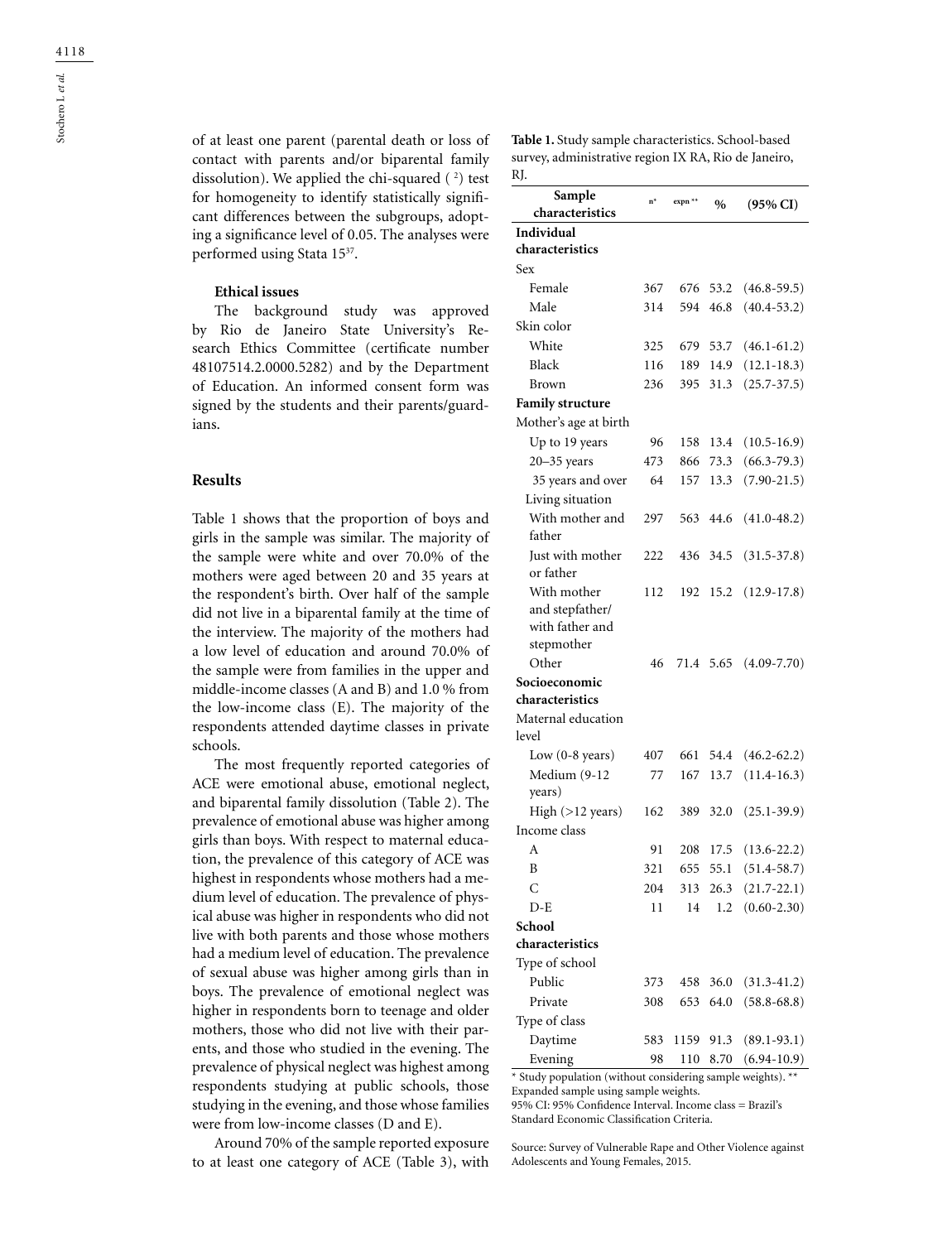|                              | EA       | PA       | <b>SA</b> | EN       | PN       | <b>PDLC</b> | <b>BFD</b> |
|------------------------------|----------|----------|-----------|----------|----------|-------------|------------|
| Sample characteristics       | $\%*$    | $\%*$    | $\%*$     | $\%*$    | $\%*$    | $\%*$       | $\%*$      |
| <b>Total sample</b>          | 41.7     | 16.8     | $10.5\,$  | 35.2     | 16.7     | 5.10        | 24.3       |
| Sex                          |          |          |           |          |          |             |            |
| Female                       | $46.8**$ | 17.7     | $14.3**$  | 36.0     | 15.1     | 5.00        | 25.2       |
| Male                         | 35.8     | 15.8     | 6.16      | 34.2     | 18.5     | 5.18        | 23.3       |
| Skin color                   |          |          |           |          |          |             |            |
| White                        | 45.9     | 15.3     | 12.5      | 35.9     | 16.0     | 4.62        | 25.2       |
| Black                        | 40.0     | 17.0     | 8.94      | 31.1     | 18.5     | 7.59        | 21.2       |
| Brown                        | 36.2     | 19.6     | 7.89      | 35.2     | 16.9     | 4.70        | 24.6       |
| Mother's age at birth        |          |          |           |          |          |             |            |
| Up to 19 years               | 47.4     | 22.7     | 8.74      | $43.9**$ | 19.8     | 7.89        | 30.9       |
| 20 to 35 years               | 39.2     | 16.3     | 10.2      | 32.4     | 17.0     | 3.60        | 21.2       |
| 35 years and over            | 56.9     | 14.3     | 18.1      | 47.0     | 12.3     | 1.84        | 26.1       |
| Living situation             |          |          |           |          |          |             |            |
| With mother and father       | 36.5     | $12.4**$ | 9.37      | $26.6**$ | 15.4     |             |            |
| Only with mother/father      | 47.1     | 19.6     | 9.82      | 41.0     | 15.6     | $7.55***$   | $40.8**$   |
| Mother and stepfather/father | 46.6     | 23.1     | 14.8      | 41.9     | 20.4     | 7.34        | 52.9       |
| and stepmother               |          |          |           |          |          |             |            |
| Other                        | 40.2     | 18.6     | 12.3      | 51.7     | 22.7     | 24.0        | 38.1       |
| Maternal education           |          |          |           |          |          |             |            |
| Low $(0-8$ years)            | $36.7**$ | $13.9**$ | 10.0      | 36.0     | 17.0     | 4.30        | 19.5       |
| Medium (9-12 years)          | 51.7     | 31.0     | 12.3      | 45.2     | 10.5     | 1.40        | 30.2       |
| High $(>12$ years)           | 47.1     | 15.7     | 11.0      | 29.7     | 18.0     | 4.10        | 26.5       |
| Income class                 |          |          |           |          |          |             |            |
| $\mathbf{A}$                 | 51.5     | 16.8     | 10.8      | 31.2     | 19.3     | 4.02        | 25.7       |
| B                            | 42.0     | 15.9     | 12.0      | 36.2     | 12.6     | 4.65        | 23.4       |
| $\mathsf{C}$                 | 38.5     | 19.4     | 8.89      | 36.0     | 17.6     | 4.81        | 24.0       |
| $D-E$                        | 23.6     | 26.6     | 0.00      | 51.2     | 54.1     | 11.9        | 20.3       |
| Type of school               |          |          |           |          |          |             |            |
| Public                       | 38.0     | 18.5     | 8.01      | 35.1     | $22.2**$ | 6.63        | 20.9       |
| Private                      | 43.9     | 15.9     | 11.8      | 35.3     | 13.6     | 4.18        | 26.2       |
| Type of class de aula        |          |          |           |          |          |             |            |
| Daytime                      | 42.7     | 17.0     | 10.7      | 34.1     | $15.2**$ | 4.83        | 24.6       |
| Evening                      | 32.1     | 15.0     | 7.73      | 46.2     | 32.2     | 7.39        | 21.2       |

**Table 2.** Prevalence of the different categories of adverse childhood experiences by sociodemographic

EA = emotional abuse; PA = physical abuse; SA = sexual abuse; EN = emotional neglect; PN = physical neglect; PDLC=Parental

death or loss of contact with parents; BFD= Biparental family dissolution.

\* Estimated prevalence considering sample weights. \*\* P-value <0.05. 95% CI = 95% Confidence Interval. Income class = Brazil's Standard Economic Classification Criteria.

Source: Survey of Vulnerable Rape and Other Violence against Adolescents and Young Females, 2015.

prevalence decreasing with increasing numbers of cumulative ACE. With respect to the number of cumulative ACE, most respondents reported exposure to two or more categories of adversities and almost 10.0% reported four or more categories. Respondents born to teenage or older mothers tended to report a higher number of categories of ACE. The prevalence of exposure to ACE was lower in adolescents living with both parents.

Table 4 shows that the majority of correlations between pairs of ACE were positive and statistically significant, indicating once again a tendency towards cumulative categories of ACE. It is interesting to note that there was a positive correlation between the three categories of abuse and between these categories and the two neglect categories. However, there was no correlation between the categories of abuse and parental death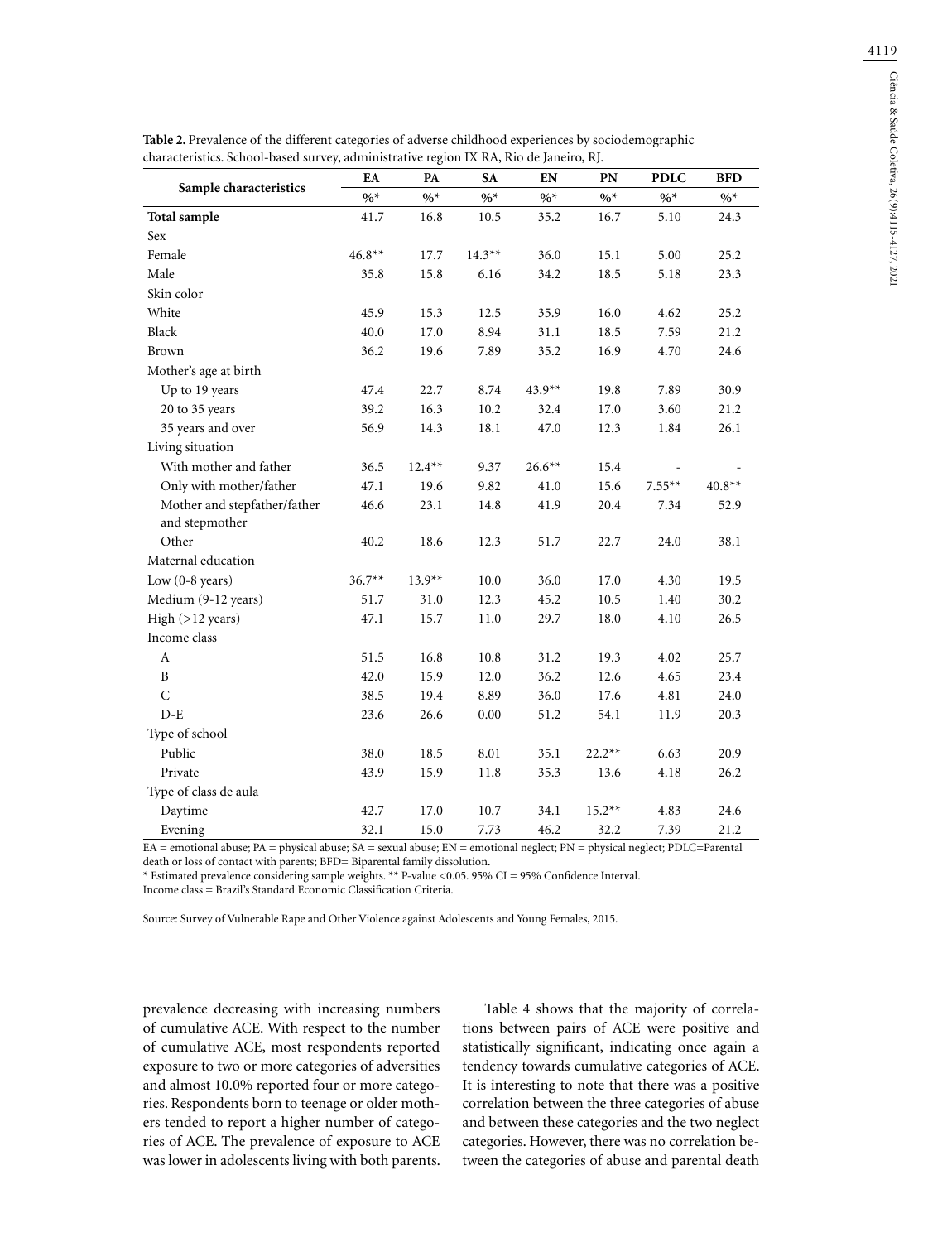| Sample characteristics           | 0 ACE      | 1 ACE   | 2 ACE   | 3     | $4+EAI$ | P-valor |
|----------------------------------|------------|---------|---------|-------|---------|---------|
|                                  | <b>ACE</b> | $4+ACE$ | P-value | $\%*$ | $\%*$   |         |
|                                  | $\%*$      | $\%*$   | $\%*$   | $\%*$ | $\%*$   |         |
| Total sample                     | 29.2       | 28.0    | 17.7    | 16.3  | 8.9     |         |
| Sex                              |            |         |         |       |         | 0.599   |
| Female                           | 28.6       | 26.0    | 18.6    | 16.4  | 10.3    |         |
| Male                             | 29.9       | 30.5    | 16.6    | 16.2  | 7.14    |         |
| Skin color                       |            |         |         |       |         | 0.624   |
| White                            | 29.2       | 24.9    | 18.1    | 18.6  | 9.22    |         |
| Black                            | 26.4       | 34.1    | 19.9    | 12.7  | 6.84    |         |
| Brown                            | 30.7       | 29.6    | 15.8    | 14.5  | 9.41    |         |
| Mother's age at birth            |            |         |         |       |         | 0.007   |
| Up to 19 years                   | 24.5       | 29.8    | 16.1    | 10.5  | 19.1    |         |
| 20 to 35 years                   | 29.9       | 31.0    | 17.9    | 14.1  | 6.99    |         |
| 35 years and over                | 28.0       | 11.7    | 17.9    | 35.2  | 7.07    |         |
| Living situation                 |            |         |         |       |         | 0.000   |
| With mother and father           | 44.2       | 28.0    | 14.7    | 9.15  | 3.93    |         |
| Only with mother/father          | 18.0       | 28.2    | 20.4    | 24.1  | 9.37    |         |
| Mother and stepfather/father and | 17.0       | 25.7    | 22.3    | 16.0  | 18.9    |         |
| stepmother                       |            |         |         |       |         |         |
| Maternal education               |            |         |         |       |         | 0.217   |
| Low $(0-8$ years)                | 33.3       | 28.7    | 16.3    | 13.6  | 8.10    |         |
| Medium (9-12 years)              | 15.4       | 27.0    | 27.9    | 20.8  | 8.89    |         |
| High (>12 years)                 | 28.3       | 28.7    | 15.0    | 19.9  | 8.12    |         |
| Income class                     |            |         |         |       |         | 0.845   |
| A                                | 26.3       | 24.9    | 18.1    | 21.6  | 9.13    |         |
| B                                | 31.0       | 27.1    | 18.0    | 15.5  | 8.36    |         |
| $\mathsf{C}$                     | 29.8       | 29.9    | 16.0    | 14.2  | 10.0    |         |
| $D-E$                            | 19.6       | 30.2    | 7.83    | 34.0  | 8.31    |         |
| Type of school                   |            |         |         |       |         | 0.800   |
| Public                           | 30.0       | 28.9    | 17.3    | 14.0  | 9.70    |         |
| Private                          | 28.8       | 27.3    | 17.9    | 17.6  | 8.40    |         |
| Type of class                    |            |         |         |       |         | 0.696   |
| Daytime                          | 29.5       | 27.6    | 18.1    | 16.0  | 8.73    |         |

**Table 3.** Number of adverse childhood experiences according to sample characteristics. School-based survey, administrative region IX RA, Rio de Janeiro, RJ.

\* Estimated prevalence with sample weights. 95% CI = 95% Confidence Interval.

Income class = Brazil's Standard Economic Classification Criteria.

0 ACE = individuals not exposed to any adverse experience; 1 ACE= individuals exposed to only one adverse experience; 2 ACE= individuals exposed to two adverse experiences; 3 ACE= individuals exposed to three adverse experiences; 4+ ACE: individuals exposed to four or more adverse experiences.

Source: Survey of Vulnerable Rape and Other Violence against Adolescents and Young Females, 2015.

or loss of contact with parents and biparental family dissolution. In contrast, emotional neglect showed a positive correlation with biparental family dissolution. Finally, biparental family dissolution was positively correlated with parental death or loss of contact with parents.

Figure 1 presents the ACE co-occurrence profile. The findings show that only 30.0% of the sample reported not having been exposed to any of the ACE investigated, while 35.0% of respondents reported exposure to two or three groups of adversities (abuse, neglect, and absence of at least one parent).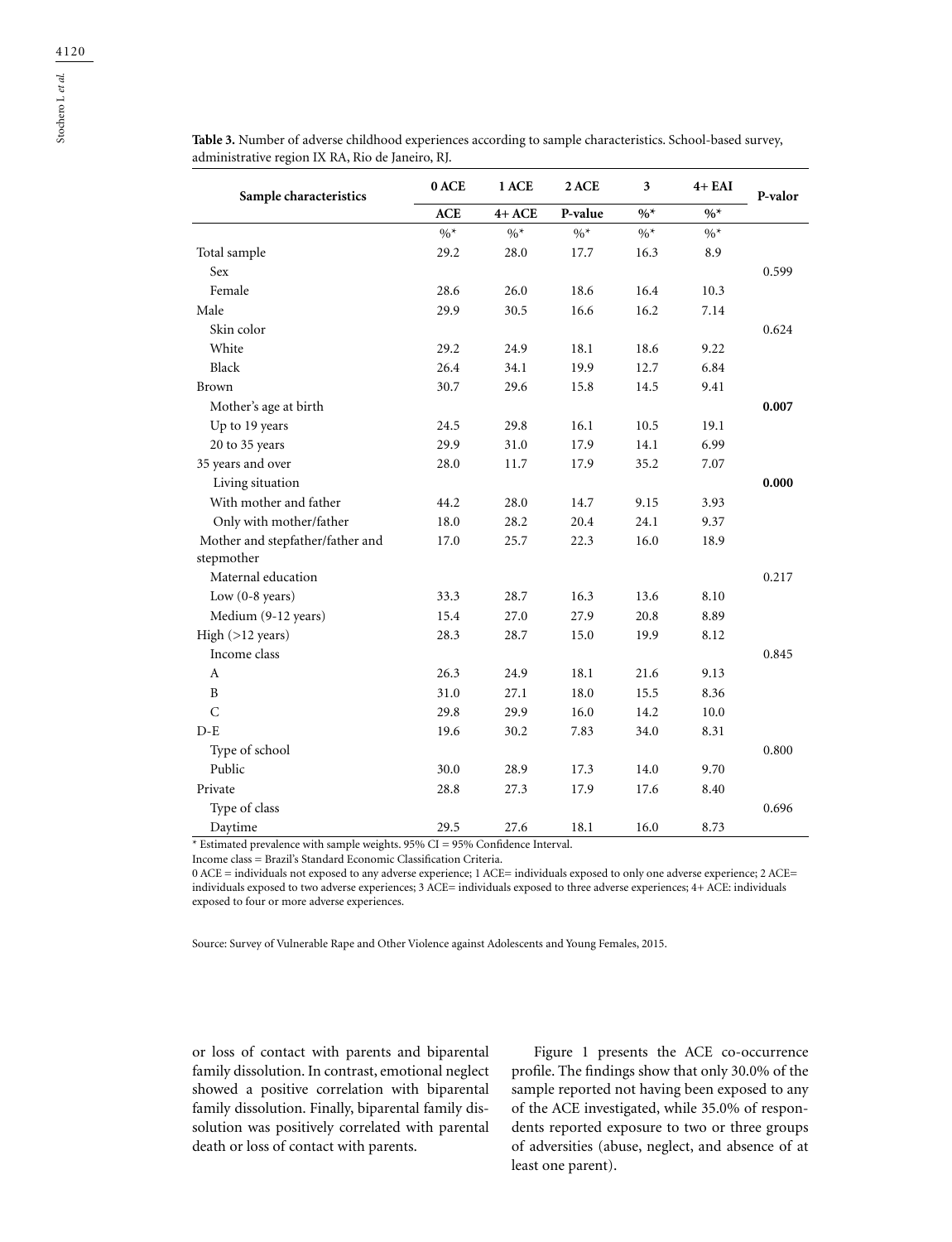| Inquerito de base escolar IX RA do município do Rio de Janeiro, RJ. |            |            |            |            |           |             |            |  |  |
|---------------------------------------------------------------------|------------|------------|------------|------------|-----------|-------------|------------|--|--|
|                                                                     | AE         | AF         | AS         | <b>NE</b>  | NF        | <b>MPCG</b> | <b>DFB</b> |  |  |
| AE                                                                  | 1,0000     |            |            |            |           |             |            |  |  |
| AF                                                                  | $0.2192**$ | 1,0000     |            |            |           |             |            |  |  |
| AS                                                                  | $0.2193**$ | $0,1378**$ | 1,0000     |            |           |             |            |  |  |
| <b>NE</b>                                                           | $0.3874**$ | $0.1475**$ | $0,2079**$ | 1,0000     |           |             |            |  |  |
| NF                                                                  | $0.0944*$  | $0.1003*$  | $0,1288**$ | $0,2029**$ | 1,0000    |             |            |  |  |
| <b>MPCG</b>                                                         | $-0,0210$  | $-0,0549$  | 0,0604     | 0,0066     | 0,0729    | 1,0000      |            |  |  |
| <b>DFB</b>                                                          | 0,0586     | 0,0684     | 0,07453    | $0,0932*$  | $-0,0001$ | $0,3159**$  | 1,0000     |  |  |

**Tabela 4.** Correlação de Kendall entre pares de Experiências Adversas na Infância por categorias na amostra. .<br>Dicípio de Bio de Janeiro, RJ.

AE=Abuso Emocional; AF=Abuso Físico; AS=Abuso Sexual; NE=Negligência Emocional; NF=Negligência Física; MPCG=Morte ou perda de contato com os genitores; DFB= Dissolução da família biparental. \* P-valor <0.05. \*\* P-valor <0.01. Estimador: Tau-b de Kendall.

Source: Survey of Vulnerable Rape and Other Violence against Adolescents and Young Females, 2015.



**Figure 1.** Co-occurrence of adverse childhood experiences. School-based survey, administrative region IX RA, Rio de Janeiro, RJ.

Note: Abuse (emotional and/or physical and/or sexual), neglect (emotional and/or physical) and absence of at least one parent (parental death or loss of contact with parents and/or biparental family dissolution).

Source: Survey of Vulnerable Rape and Other Violence against Adolescents and Young Females, 2015.

# **Discussion**

Children's and adolescents' rights are enshrined by the United Nations Declaration of the Rights of the Child (1959) and Convention on the Rights of the Child<sup>38</sup>. Brazil's Statute of the Child and Adolescent (ECA) states in article 5 that *No child*  *or adolescent shall be subject to any form of neglect, discrimination, exploitation, violence, cruelty and oppression*39. However, our findings show that a large part of respondents reported being the victim of different types of violence, suggesting that these rights are not being upheld for many of the children and adolescents in Rio de Janeiro. It is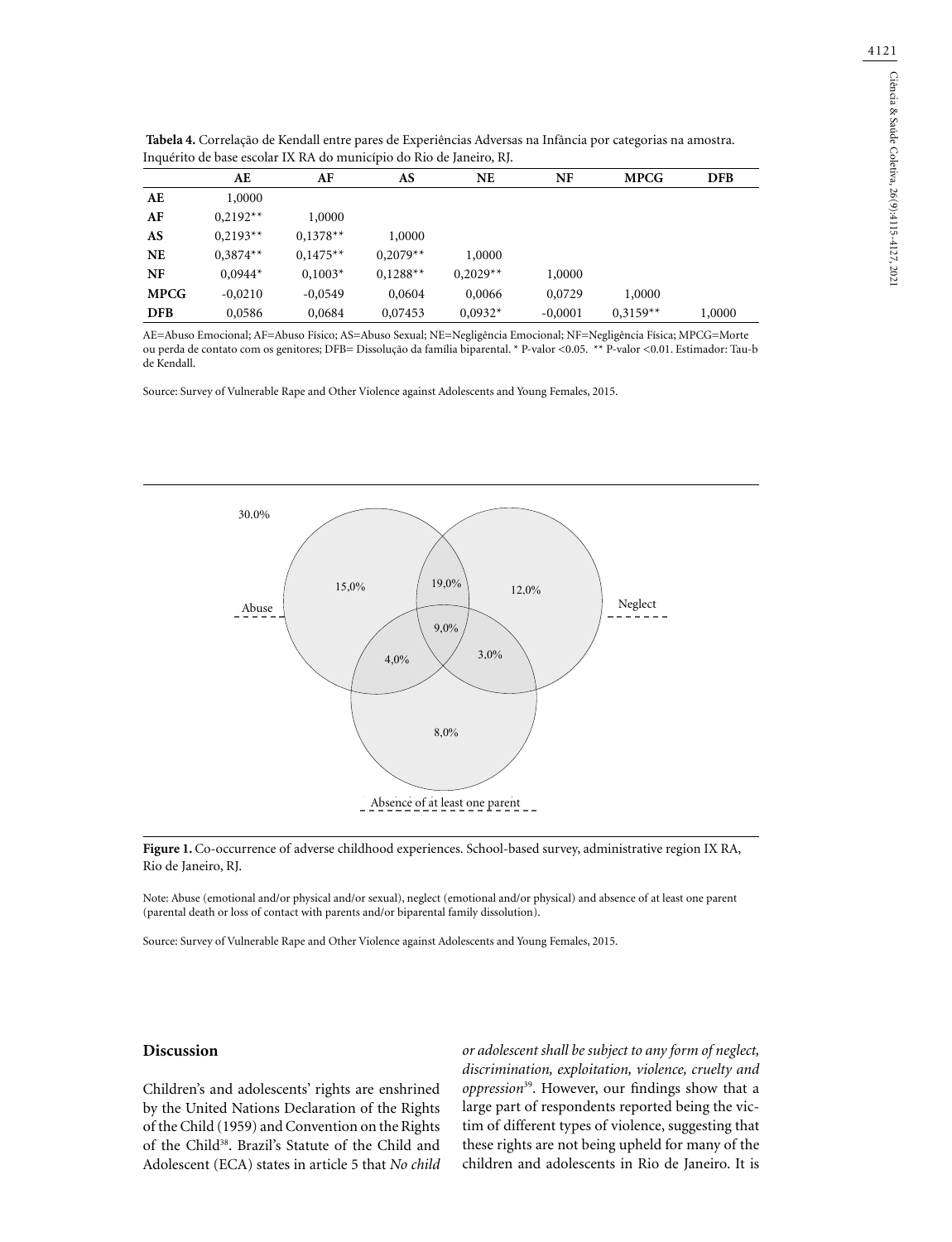also notable that a large proportion of respondents reported parental death or loss of contact with parents and high cumulative numbers of categories of adversities, making this population particularly vulnerable to the short, medium, and long-term consequences of ACE.

Whether isolated or co-occurring, the high prevalence of ACE is even more worrying given that – in contrast to the majority of studies, which examine adverse events between the age of zero and 19 years – this study was restricted to adversities experienced up to the age of 10, since studies have shown that this is the most sensitive period for these experiences<sup>40,41</sup>. By including adolescence in the recall period, studies not only increase the likelihood of occurrence of events, but also broaden the range of categories of experiences investigated including those that occur mostly during adolescence, such as bullying, rejection and physical aggression by peers, and dating violence<sup>42</sup>. Thus, it is assumed that if we had widened the recall period to include adolescence, prevalence would have been even higher.

As mentioned above, it is interesting to note the high prevalence of emotional abuse and neglect and biparental family dissolution among the seven categories of ACE investigated. Emotional abuse was the most frequently reported category and prevalence was particularly high among girls and respondents born to teenage mothers. Previous studies have also shown that the prevalence of this type of abuse is higher among girls, which may be linked to strict, controlling, overprotective, or chaotic family environments<sup>32,43-45</sup>. Higher prevalence of exposure to ACE among respondents born to teenage mothers has also been highlighted by other authors, who suggested that this may linked to lack of provision of psychosocial support to teenage mothers<sup>43</sup>.

The data presented also corroborate the findings of other studies documenting that respondents who did not live with both parents reported higher frequency of physical abuse. In this regard, evidence shows that the main perpetrators of violence tend to be step-parents or family members such as uncles and aunties, grandparents or cousins living with the child in the absence of parents<sup>32,46</sup>. Previous studies have also reported that the prevalence of this category of abuse is higher in families with low levels of maternal education, suggesting that this may be linked to poor maternal argumentation skills for conflict resolution and lack of knowledge of other disciplinary practices. The belief that parenting practices should include acts of physical violence when necessary and situations of intense hostility also contribute to the high prevalence of this problem32,47,48.

The high prevalence of sexual abuse is also notable. Although sexual abuse was the least frequent category of ACE among respondents, it is important to stress that this problem has serious mental and physical health consequences. Consequences also extend to other spheres of life, resulting in academic performance problems, unwanted pregnancy, and reduced productivity at work, among other problems<sup>32,49,50</sup>. The prevalence of exposure to this category of ACE was also higher among girls, who are the main victims of a macho, patriarchal and adult-centered culture, which is also expressed in family power structure and organization. These social determinants mean that girls are not only the main victims of sexual abuse, but also remain silent and fail to seek help, perpetuating victimization<sup>6,32,51,52</sup>.

Prevalence of emotional neglect was particularly high among respondents that did not live with both parents, corroborating the findings of other studies<sup>32,53</sup>. Prevalence of exposure to physical neglect was higher among respondents from families in the low-income classes and public school students attending evening classes, corroborating previous studies that reported higher prevalence of this problem among families with lower socioeconomic status. In these families, difficulty in providing for the child's physical needs may be the result of financial difficulties, long working hours, large families, and mental health problems, which are more frequent in this subgroup<sup>32,53,54</sup>. While physical neglect may often be linked to poverty and social vulnerability, it is important to bear in mind that it may also be the result of lack of parenting skills in providing for the child's basic needs (health, education, affection, nutrition, shelter, and safety) among parents who have the financial means to meet these needs<sup>32</sup>.

The prevalence of parental death or loss of contact with parents in the present study was lower than that that reported by previous studies in Brazil, probably because the latter used a longer recall period including adolescence<sup>2,6,7,13</sup>. However, this issue warrants special attention because it is one of the most difficult losses during childhood and can have a profound negative impact on emotional and affective life<sup>55,56</sup>. Although biparental family dissolution may not necessarily have a negative impact on the child's life, single-parent families tend to have lower per capita income and lower levels of parental monitoring,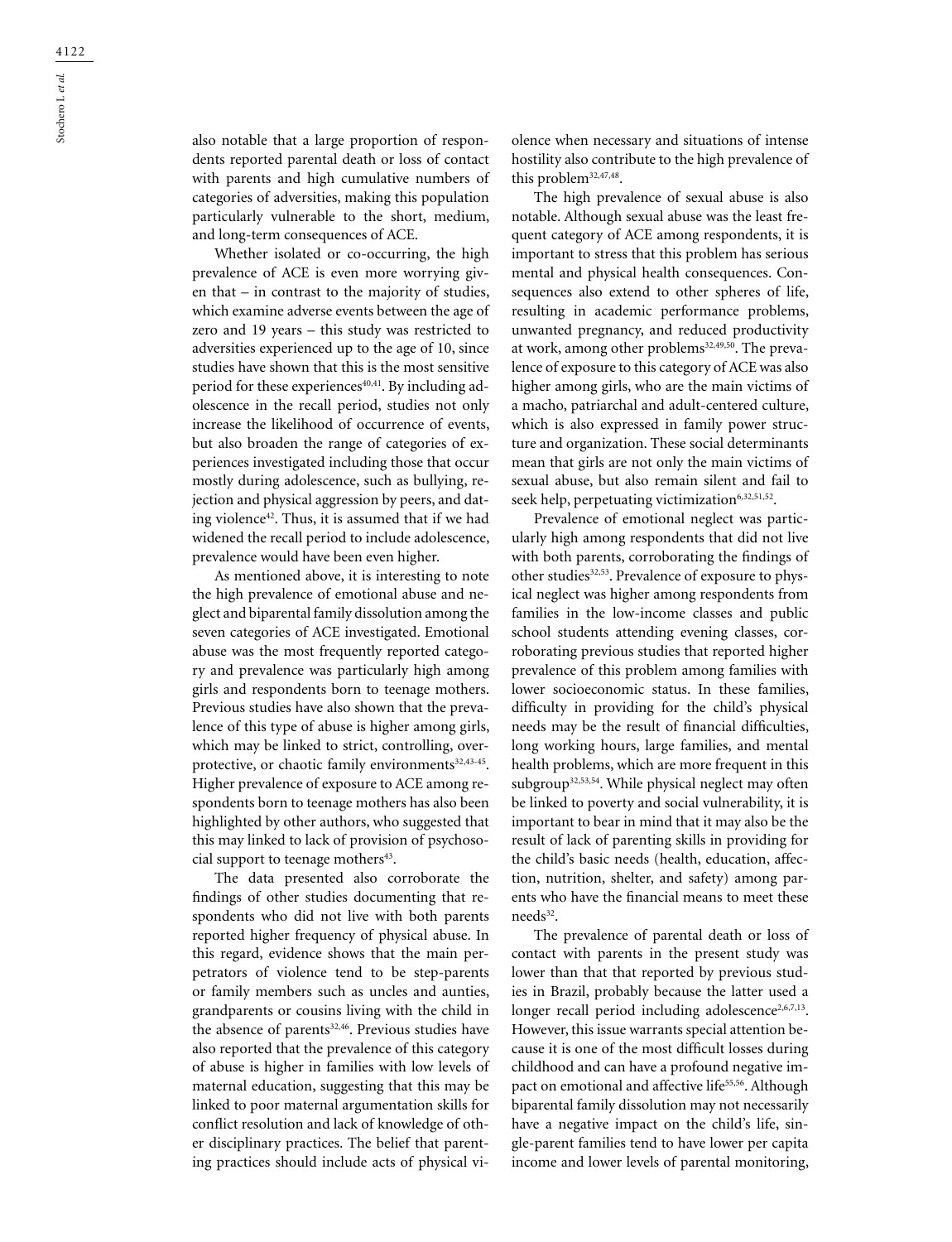meaning that children are more vulnerable to psychosocial and economic risks<sup>57,58</sup>. Acrimonious separation may be a source of feelings of abandonment and rejection, sometimes resulting in parental alienation and a lot of pain and suffering due to loss of contact with one of the parents<sup>59,60</sup>. Although family recomposition may ease these effects, it can also create new challenges for the child. The child's sense of not belonging to the new family because of the feeling that he/ she is betraying one of the biological parents by creating a bond with his/her parent's new partner is just one example of these challenges<sup>61</sup>.

In addition to the high prevalence of different categories of ACE, categories may often co-occur, aggravating the adverse effects of these experiences on child development. It is notable that the prevalence of high cumulative numbers of categories of adversities was high in respondents born to teenage mothers and those not living with both parents. The fact that teenage pregnancy rates tend to be higher in disadvantaged groups and that teenagers are unprepared for motherhood contributes to cumulative adverse experiences among this subgroup<sup>62,63</sup>. The higher cumulative numbers of adversities among adolescents from single-parent families or those living with step-parents may be associated with the fact that children growing up in these households are more likely to be exposed to maltreat $ment<sup>32,64</sup>$ .

Emotional neglect was the category that showed the strongest correlation with the other categories of adverse experiences, with the relationship being particularly pronounced with the abuse categories (emotional, physical and sexual abuse) and physical neglect. Some authors $11,65$ suggest that, in addition to the co-occurrence of abuse and neglect perpetrated by parents/guardians being common, neglect may open the way to other forms of child abuse outside the family because the child is not fully protected $66,67$ . Lack of care, affection and protection, combined with different forms of abuse perpetrated during childhood precisely by those who should be providing a safe and healthy environment has negative short, medium, and long-term consequences, including physical injury, low self-esteem, difficulties in building social relationships, aggressive behavior, isolation, and mental health problems<sup>66,67</sup>. The situation is even more worrying considering that, besides neglect and abuse, almost 10% of the sample also reported the absence of at least one parent. This may further reduce the child's emotional security and negatively affect parental monitoring and the household budget, potentially jeopardizing child development even further<sup>55,56</sup>.

Another point that warrants highlighting is the characteristics of the respondents who reported not being exposed to any of the categories of ACE. As mentioned above, the subgroups that seem to be most protected or least prone to ACE were respondents who were not born to teenage mothers and those living with both parents. In this regard, other studies highlight that a protective family environment, characterized by involved parents, parental monitoring of friends and activities, and residing in a safe neighborhood, is associated with more favorable health outcomes and reduced exposure to ACE<sup>68,69</sup>.

It is also important to highlight that schools are well suited for tackling the problem of ACE. They play a particularly important role in the early detection of cases, reporting situations that warrant action from the child protection services, providing support for the children and adolescents and their families, and in developing strategies designed to support and develop resilience and coping skills<sup>70</sup>.

This study has some limitations. First, we did not investigate certain adversities, such as household dysfunction and parental mental health problems, alcohol and drug abuse, and imprisonment. Second, since the study was schoolbased, the sample may not include more severe situations with a higher cumulative number of categories of adversities that resulted in school dropout. Certainly, the inclusion of the above adverse experiences and adolescents who have dropped out of school would have increased the prevalence of ACE.

However, our study also has a number of strengths. First, we used a representative sample of high school students attending public and private schools in an administrative region of Rio de Janeiro with similar socioeconomic and demographic characteristics to most of the city, meaning that our research findings may be generalized to a wider population. Secondly, the QUESI is recognized internationally as having good psychometric properties. Furthermore, the fact that the questionnaires were self-administered avoided the embarrassment and unease of answering sensitive questions, thus contributing to the validity of the prevalence of ACE. Another strength is the fact that the interviews were conducted with adolescents rather than adults (as is the case with most studies investigating this topic) thus minimizing the time gap between event occur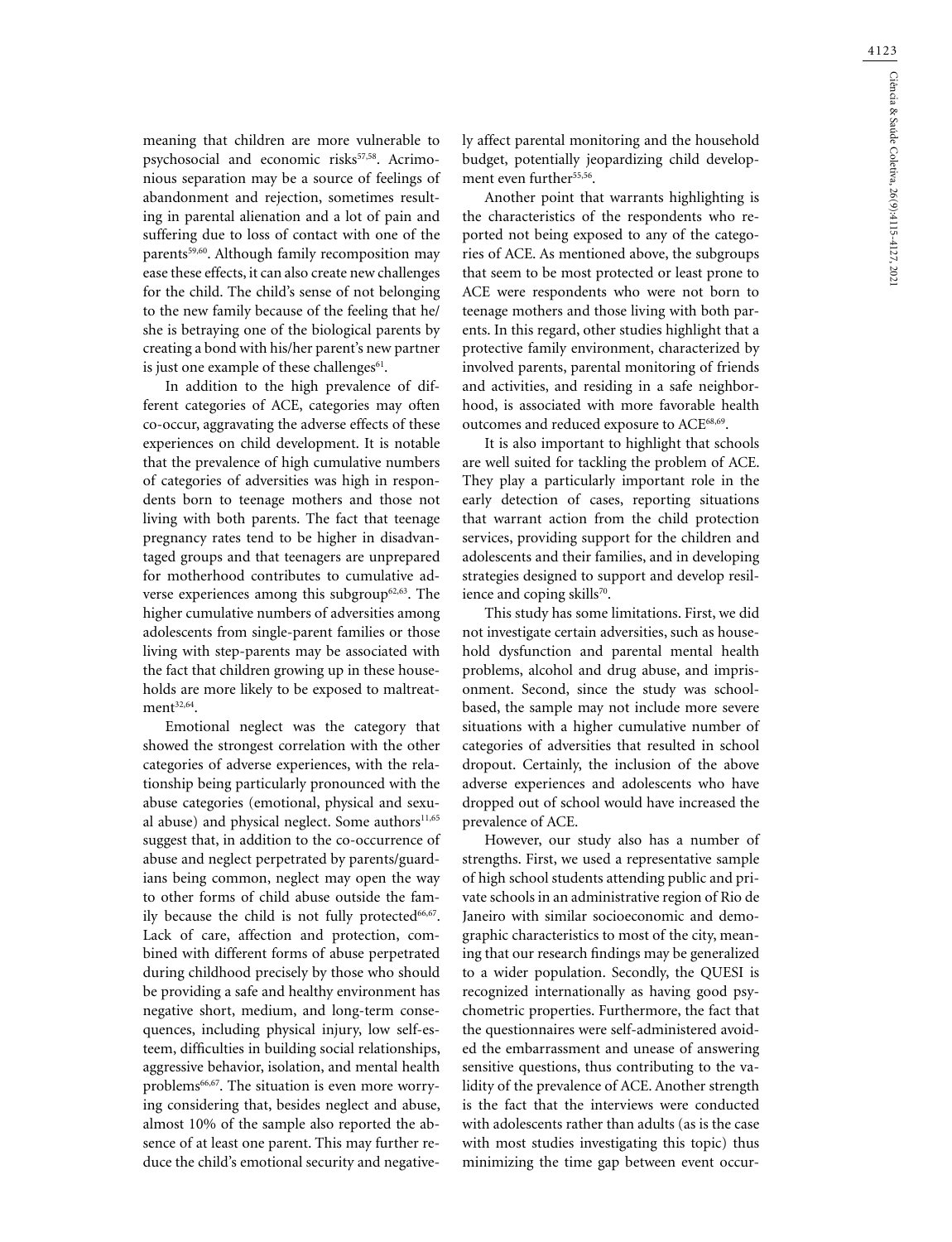rence and recall and reducing memory bias<sup>13</sup>. Our study is also innovative insofar as it presents the ACE co-occurrence profile, as opposed to the majority of previous studies, which are restricted to counting the cumulative number of categories of ACE to which individuals are exposed.

There are significant differences in the prevalence of ACE observed by our study and that reported by other relevant studies. We believe that these disparities are due to the following main reasons: differences in the categories of ACE investigated by this study and the definitions used for the categories; the use of different assessment instruments to identify exposure to ACE and different recall period; and differences in the socioeconomic characteristics and vulnerability of study samples. These differences should be taken into account when comparing our results with the findings of other studies.

# **Conclusion**

Our findings indicate that the prevalence of exposure to at least one category of ACE and to co-occurring adversities was high, corroborating previous national and international studies that show high prevalence of abuse, neglect and other childhood adversities and a strong correlation between different categories of experiences. Cumulative ACE aggravate the negative effects of experiences on health, behavior, emotional development, sociability, academic and professional performance, and many other aspects necessary to live a full and meaningful life. In light of the above, it is vital to develop intersectoral policies designed to prevent ACE, paying special attention to measures aimed at reducing all types of violence against children and providing support to families where children are exposed violence. In this regard, it is important to take a network-based approach, promoting close cooperation between different services and sectors in order to foster the physical and emotional development of children exposed to adversities and improve their academic performance and social integration, thus breaking the cycle of adverse experiences across generations.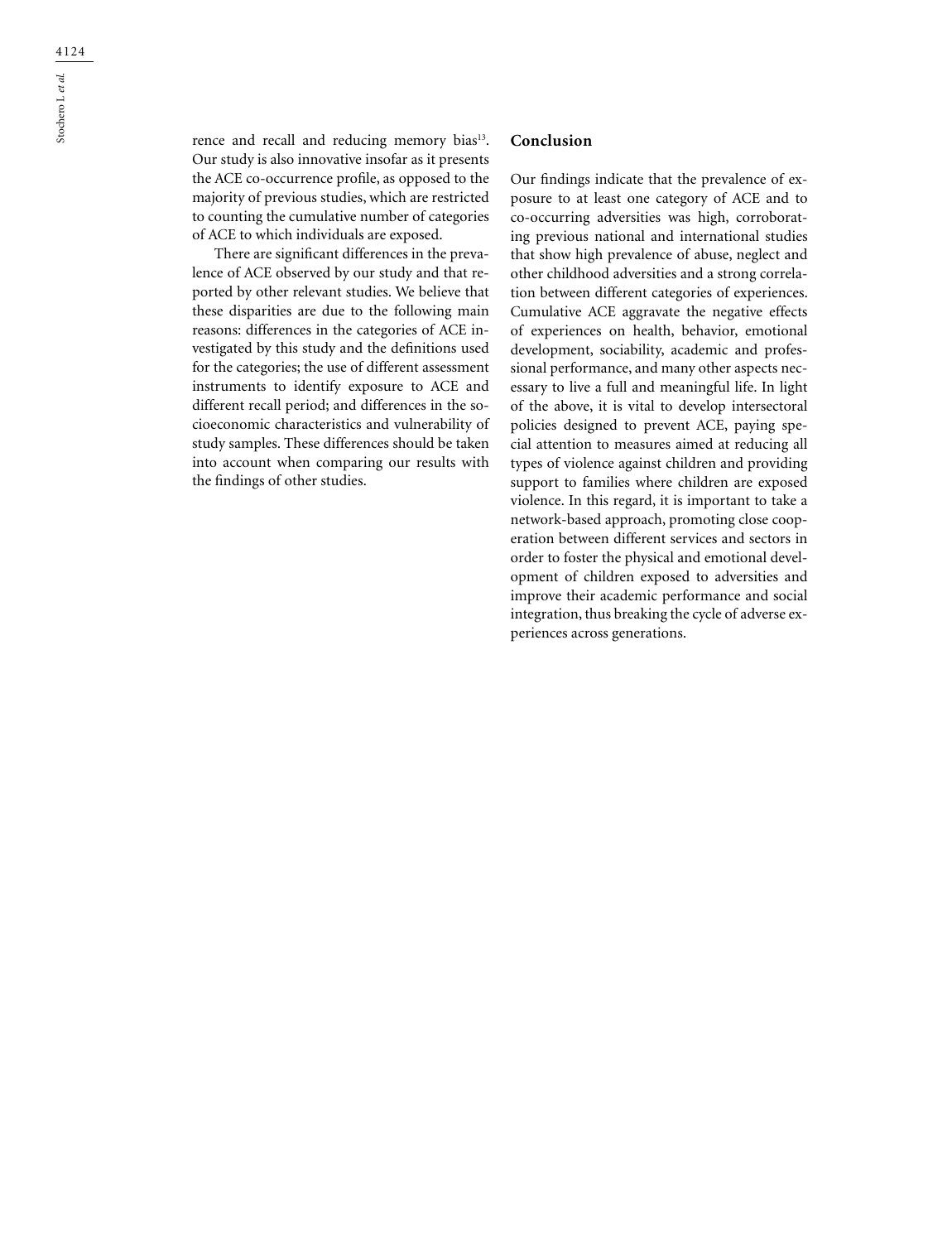# **Collaborations**

L Stochero was responsible for the data analysis and writing of the paper, CL de Moraes was responsible for the study design, writing and critical analysis of the paper, ES Marques, ME Reichenheim and ST Taquette were responsible for the article writing and critical review final, EB dos Santos and DL Pacheco for reviewing the data analysis.

# **Funding**

This work was undertaken with the support of the following organizations: Coordenação de Aperfeiçoamento de Pessoal de Nível Superior (CAPES) (001); Fundação Carlos Chagas Filho de Apoio à Pesquisa do Estado do Rio de Janeiro (FAPERJ) and the *Cientista do Nosso Estado*; and the *Conselho Nacional de Desenvolvimento Científico e Tecnológico (CNPq).*

### **References**

- 1. Felitti VJ, Anda RF, Nordenberg D, Williamson DF, Spitz AM, Edwards V, Koss MP, Marks JS. Relationship of childhood abuse and household dysfunction to many of the leading causes of death in adults. The Adverse Childhood Experiences (ACE) Study. *Am J Prev Med* 1998; 14(4):245-258.
- 2. Kessler RC, McLaughlin KA, Green JG, Gruber MJ, Sampson NA, Zaslavsky AM, Aguilar-Gaxiola S, Alhamzawi AO, Alonso J, Angermeyer M, Benjet C, Bromet E, Chatterji S, Girolamo Gde, Demyttenaere K, Fayyad J, Florescu S, Gal G, Gureje O, Haro JM, Hu CY, Karam EG, Kawakami N, Lee S, Lepine JP, Ormel J, Posada-Villa J, Sagar R, Tsang A, Ustun TB, Vassilev S, Viana MC, Williams DR. Childhood adversities and adult psychopathology in the WHO World Mental Health Surveys. *Br J Psych* 2010; 197(5):378-385.
- 3. Heidinger LS, Willson AE. The childhood roots of adult psychological distress: Interdisciplinary perspectives toward a better understanding of exposure to cumulative childhood adversity. *Child Abuse Neglect* 2019; 97:104136.
- 4. Friedman EM, Montez JK, Sheehan CM, Guenewald TL, Seeman TE. Childhood Adversities and Adult Cardiometabolic Health: Does the Quantity, Timing, and Type of Adversity Matter? *J Aging Health* 2015; 27(8):1311-1338.
- 5. Bellis MA, Hughes K, Leckenby N, Jones L, Baban A, Kachaeva M, Povilaitis R, Pudule I, Qirjako G, Ulukol B, RalevaM,Terzic N. Adverse childhood experiences and associations with health-harming behaviours in young adults: surveys in eight eastern European countries. *Bull World Health Organ* 2014; 92(9):641-655.
- 6. Soares AL, Howe LD, Matijasevich A, Wehrmeister FC, Menezes AM, Goncalves H. Adverse childhood experiences: Prevalence and related factors in adolescents of a Brazilian birth cohort. *Child Abuse Negl* 2016; 51:21-30.
- 7. Oladeji BD, Makanjuola VA, Gureje O. Family-related adverse childhood experiences as risk factors for psychiatric disorders in Nigeria. *Br J Psychiatry* 2010; 196(3):186-191.
- Loxton D, Townsend N, Dolja-Gore X, Forder P, Coles J. Adverse Childhood Experiences and Healthcare Costs in Adult Life. *J Child Sexual Abuse* 2019; 28(5):511-525.
- Kalmakis KA, Chandler GE. Adverse childhood experiences: towards a clear conceptual meaning. *J Adv Nurs* 2014; 70(7):1489-1501.
- 10. Lacey RE, Minnis H. Practitioner Review: Twenty years of research with adverse childhood experience scores - Advantages, disadvantages and applications to practice. *J Child Psychol Psych* 2020; 61(2):116-130.
- 11. World Health Organization (WHO). International Society for Prevention of Child Abuse and neglect. *Preventing child maltreatment: a guide to taking action and generating evidence.* Geneva: WHO; 2006.
- 12. Halfon N, Larson K, Russ S. Why social determinants? *Healthc Q* 2010; 14(1):8-20.
- 13. Coelho BM, Andrade LH, Borges G, Santana GL, Viana MC, Wang YP. Do Childhood Adversities Predict Suicidality? Findings from the General Population of the Metropolitan Area of Sao Paulo, Brazil. *PLoS One* 2016; 11(5):e0155639.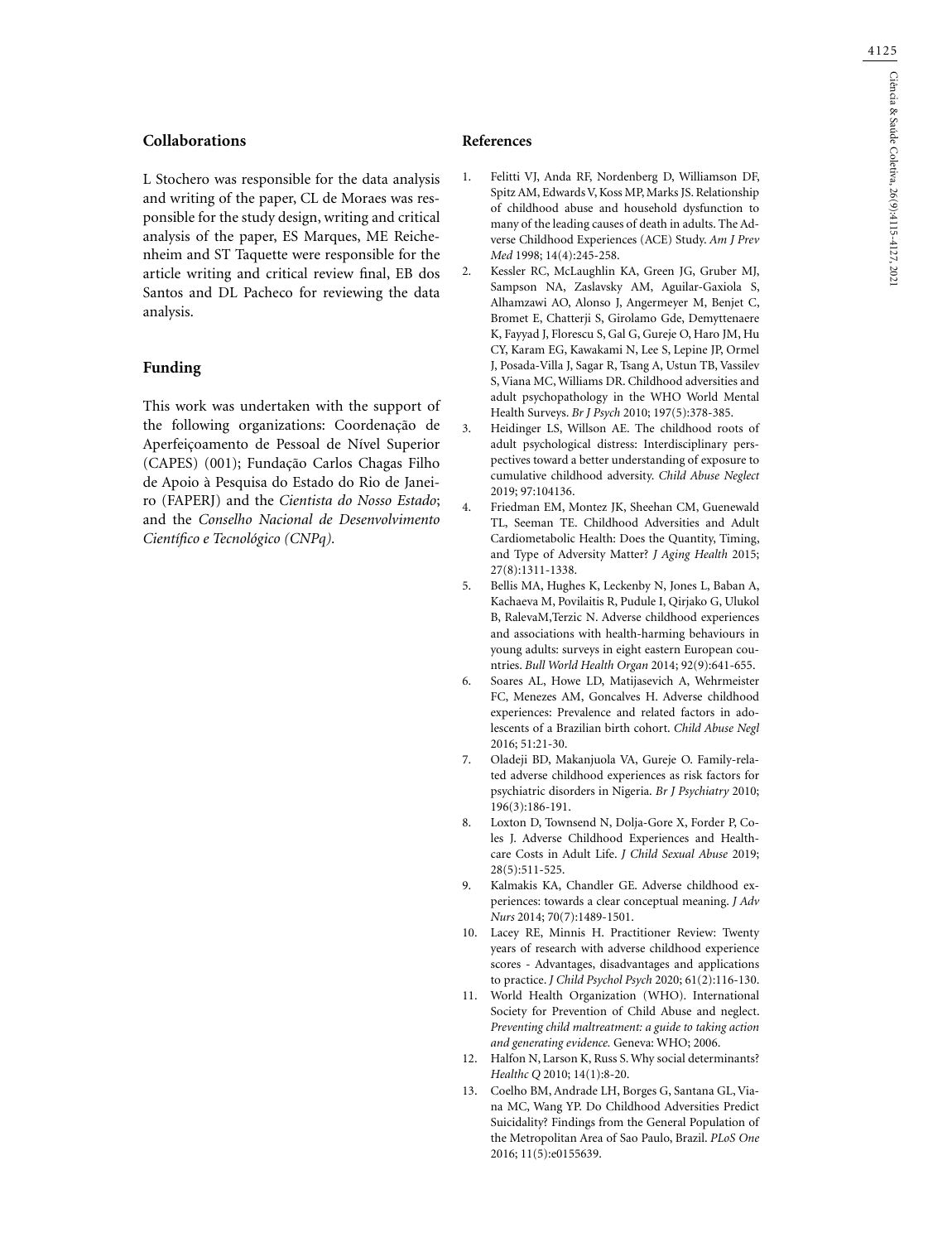- 14. Wolke D, Lereya ST. Bullying and parasomnias: a longitudinal cohort study. *Pediatrics* 2014; 134(4):e1040-e1048.
- 15. Burke NJ, Hellman JL, Scott BG, Weems CF, Carrion VG. The impact of adverse childhood experiences on an urban pediatric population. *Child Abuse Negl* 2011; 35(6):408-413
- 16. Wyman PA, Moynihan J, Eberly S, Cox C, Cross W, Jin X, Caserta MT. Association of family stress with natural killer cell activity and the frequency of illnesses in children. *Arc Pediatr Adolesc Med* 2007; 161(3):228- 234.
- 17. Goncalves H, Soares AL, Santos AP, Ribeiro CG, Bierhals IO, Vieira LS, HellwigNL, Wehrmeister FC, Menezes AM. Adverse childhood experiences and consumption of alcohol, tobacco and illicit drugs among adolescents of a Brazilian birth cohort. *Cad Saude Publica* 2016; 32(10):e00085815.
- 18. Forster M, Gower AL, McMorrisBJ, BorowskyIW. Adverse childhood experiences and school-based victimization and perpetration. *J Interpers Violence* 2017:886260517689885.
- 19. London S, Quinn K, Scheidell JD, Frueh BC, Khan MR. Adverse Experiences in Childhood and Sexually Transmitted Infection Risk From Adolescence Into Adulthood. *Sex Transm Dis* 2017; 44(9):524-532.
- 20. McMahon EM, Corcoran P, Keeley H, Clarke M, Coughlan H, Wasserman D, Hoven CW, Carli V, Sarchiapone M, Healy C, Cannon M. Risk and protective factors for psychotic experiences in adolescence: a population-based study. *Psych Med* 2020:1-9.
- 21. Ports KA, Merrick MT, Stone DM, Wilkins NJ, Reed J, Ebin J, Ford DC. Adverse Childhood Experiences and Suicide Risk: Toward Comprehensive Prevention. *Am J Prev Med* 2017; 53(3):400-403.
- 22. Youssef NA, Belew D, Hao G, Wang X, Treiber FA, Stefanek M, Yassa M, Boswell E, McCall WV, Su S. Racial/ ethnic differences in the association of childhood adversities with depression and the role of resilience. *J Affect Disord* 2017; 208:577-581.
- 23. Liu RT. Childhood Adversities and Depression in Adulthood: Current Findings and Future Directions. *Clin Psychol (New York)* 2017; 24(2):140-153.
- 24. Huang HP, Yan Shan Z, Chen S, Li M, Luo C, Gao H, Hao L, Liu L. Adverse childhood experiences and risk of type 2 diabetes: A systematic review and meta-a nalysis. *Metabolism* 2015; 64(11):1408-1418.
- 25. Hughes K, Bellis MA, Hardcastle KA, Sethi D, Butchart A, Mikton C, Jones L, Dunne MP. The effect of multiple adverse childhood experiences on health: a systematic review and meta-analysis. *Lancet Public Health* 2017; 2(8):e356-e366.
- 26. Rossen E, Cowan K. The role of schools in supporting traumatized students. *Principal's Res Review* 2013;  $8(6):1-7.$
- 27. Sege RD, Harper Browne C. Responding to ACEs With HOPE: Health Outcomes From Positive Experiences. *AcadPediatr* 2017; 17(7S):S79-S85.
- 28. Cronholm PF, Forke CM, Wade R, Bair-Merritt MH, Davis M, Harkins-Schwarz M, PachterLM, Fein JA. Adverse childhood experiences: expanding the concept of adversity. *Am J Prev Med* 2015; 49(3):354-361.
- 29. Finkelhor D, Shattuck A, Turner H, Hamby S. A revised inventory of Adverse Childhood Experiences. *Child Abuse Negl* 2015; 48:13-21.
- 30. Prefeitura do Rio de Janeiro. *Data.Rio Informações sobre a cidade do Rio de Janeiro*. Instituto Pereira Passos 2017 [acessado 2018 dez 28]. Disponível em: http://www.data.rio/
- 31. Arya R, Antonisamy B, Kumar S. Sample size estimation in prevalence studies. *Indian J Pediatrics* 2012; 79(11):1482-1488.
- 32. Krug EG, Mercy JA, Dahlberg LL, Zwi AB. The world report on violence and health. *Lancet* 2002; 360(9339):1083-1.088.
- 33. Bernstein DP, Fink L. *Childhood Trauma Questionnaire: a Retrospective Self-Report manual San Antonio.* TX: The Psychological Corporation*;* 1998.
- 34. Grassi-Oliveira R, Stein LM, Pezzi JC. Tradução e validação de conteúdo da versão em português do Childhood Trauma Questionnaire. *Rev Saude Publica* 2006; 40:249-255.
- 35. Associação Brasileira de Empresas de Pesquisa (Abep). Critério Padrão de Classificação Econômica Brasil. Abep; 2016. [acessado 2018 dez 28]. Disponível em: http://www.abep.org/criterio-brasil.
- 36. Kendall MG. A New Measure of Rank Correlation. *Biometrika* 1938; 30(1/2):81-93.
- 37. Stata Statistical Software. *Release 13 [computer program]. Version 15.* College Station, TX: StataCorp LP; 2015.
- 38. Organização das Nações Unidas (ONU). Convenção Internacional de Direitos da Criança. Genebra: ONU; 1989.
- 39. Brasil. Lei nº 8.069, de 13 de julho de 1990. Dispõe sobre o Estatuto da criança e do adolescente e dá outras providências. *Diáriooficial da União* 1990; 13 jul.
- 40. Knudsen EI. Sensitive periods in the development of the brain and behavior. *J CognNeurosci* 2004; 16(8):1412-1425.
- 41. Brodski SK, Hutz CS. Novas perspectivas sobre o abuso emocional. *Diaphora* 2016; 16(1):13-19.
- 42. World Health Organization (WHO). *Preventing youth violence: an overview of the evidence.* Genebra: WHO; 2015.
- 43. Moody G, Cannings-John R, Hood K, Kemp A, Robling M. Establishing the international prevalence of self-reported child maltreatment: a systematic review by maltreatment type and gender. *BMC Public Health* 2018; 18(1).
- 44. Brodski SK, Hutz CS. Novas perspectivas sobre o abuso emocional. *Diaphora* 2016; 16 (1):13-19.
- 45. Brown RC, Plener PL, Braehler E, Fegert JM, Huber -Lang M. Associations of adverse childhood experiences and bullying on physical pain in the general population of Germany. *J Pain Res* 2018; 11:3099-3108.
- 46. Arruda Silva P, Lunardi V, Lunardi G, Braga Arejano C, Stiff Ximenes A, Ribeiro J. Violência contra crianças e adolescentes: características dos casos notificados em um Centro de Referência do Sul do Brasil. *Enfermería Global* 2016; 16(46): 406-444.